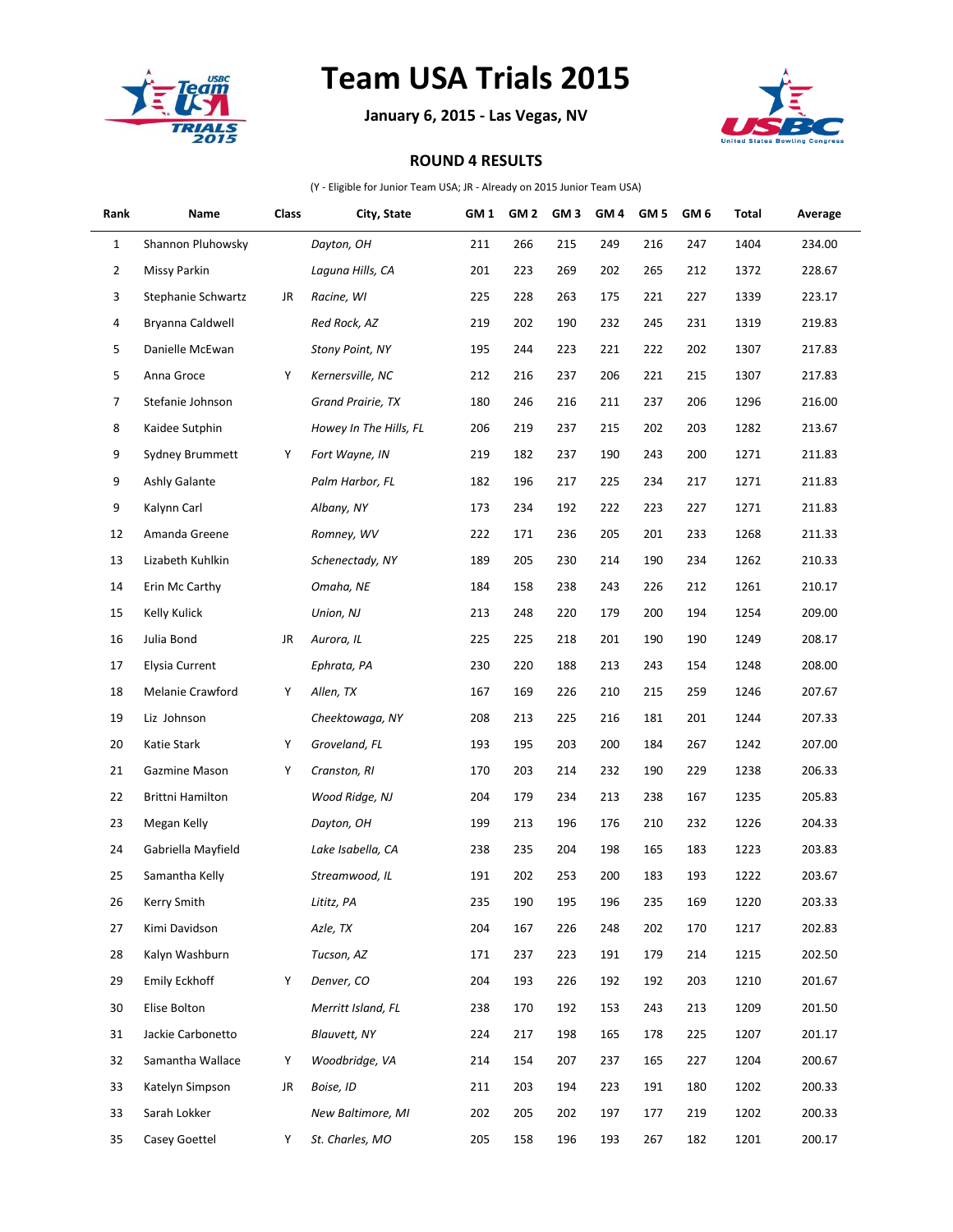| 36 | Ashley Rucker           |    | Bartlesville, OK       | 192 | 204 | 233 | 192 | 202 | 175 | 1198 | 199.67 |
|----|-------------------------|----|------------------------|-----|-----|-----|-----|-----|-----|------|--------|
| 37 | Josie Earnest           |    | Nashville, TN          | 235 | 181 | 198 | 202 | 197 | 184 | 1197 | 199.50 |
| 38 | Ashley Dunn             | Υ  | Palmdale, CA           | 192 | 235 | 184 | 196 | 191 | 197 | 1195 | 199.17 |
| 39 | Kendyll Dellinger       | Υ  | Indian Trail, NC       | 163 | 185 | 192 | 205 | 256 | 193 | 1194 | 199.00 |
| 40 | <b>Becca Pittser</b>    |    | Huntersville, NC       | 205 | 213 | 203 | 186 | 170 | 216 | 1193 | 198.83 |
| 41 | Tara Quinlan            | Υ  | Lebanon, IL            | 200 | 203 | 212 | 140 | 224 | 212 | 1191 | 198.50 |
| 42 | Brooke Wood             | Υ  | Davison, MI            | 203 | 192 | 203 | 171 | 179 | 239 | 1187 | 197.83 |
| 43 | <b>Taylor Bulthuis</b>  |    | Coral Springs, FL      | 226 | 180 | 204 | 195 | 212 | 169 | 1186 | 197.67 |
| 44 | Jessica Mellott         | Υ  | Lauderhill, FL         | 204 | 223 | 172 | 169 | 191 | 224 | 1183 | 197.17 |
| 45 | Catherine Prather       | Υ  | Wichita, KS            | 211 | 201 | 226 | 172 | 155 | 217 | 1182 | 197.00 |
| 46 | Briana Zabierek         | Υ  | Lockport, IL           | 185 | 204 | 180 | 200 | 190 | 222 | 1181 | 196.83 |
| 47 | <b>Holly Harris</b>     |    | Wichita, KS            | 265 | 166 | 179 | 174 | 185 | 211 | 1180 | 196.67 |
| 48 | <b>Stephanie Mims</b>   | Υ  | North Chesterfield, VA | 188 | 203 | 211 | 203 | 213 | 160 | 1178 | 196.33 |
| 48 | Nicole Mikaelian        | Υ  | Macomb, MI             | 221 | 174 | 195 | 200 | 207 | 181 | 1178 | 196.33 |
| 48 | Stephanie Zavala        | Υ  | Downey, CA             | 185 | 193 | 220 | 194 | 184 | 202 | 1178 | 196.33 |
| 51 | Jennafer Mellott        |    | Lauderhill, FL         | 155 | 225 | 191 | 225 | 199 | 182 | 1177 | 196.17 |
| 52 | Christina Halen         |    | Kennesaw, GA           | 174 | 206 | 192 | 201 | 187 | 214 | 1174 | 195.67 |
| 53 | <b>Brandy Silva</b>     |    | Ft Worth, TX           | 165 | 179 | 190 | 223 | 269 | 147 | 1173 | 195.50 |
| 53 | Amanda Van Duyn         | Υ  | Kenosha, WI            | 148 | 202 | 214 | 193 | 211 | 205 | 1173 | 195.50 |
| 55 | Mary Wells              | Υ  | Westerville, OH        | 173 | 178 | 158 | 215 | 231 | 217 | 1172 | 195.33 |
| 56 | Brianna Amidon          |    | Pittsfield, MA         | 191 | 151 | 212 | 203 | 217 | 192 | 1166 | 194.33 |
| 56 | Jadee Scott-Jones       | Υ  | East Providence, RI    | 159 | 166 | 201 | 199 | 205 | 236 | 1166 | 194.33 |
| 58 | Nicole Powell           | Υ  | Orland Park, IL        | 251 | 202 | 190 | 166 | 212 | 144 | 1165 | 194.17 |
| 58 | Shawna Lane-Strause     |    | Tucson, AZ             | 193 | 179 | 194 | 248 | 166 | 185 | 1165 | 194.17 |
| 60 | <b>Giselle Poss</b>     | Υ  | Montgomery, IL         | 170 | 201 | 180 | 210 | 212 | 190 | 1163 | 193.83 |
| 61 | Sierra Kanemoto         | Υ  | Dayton, OH             | 190 | 225 | 147 | 243 | 181 | 170 | 1156 | 192.67 |
| 61 | Marina Stever           | Y  | Mesa, AZ               | 161 | 162 | 196 | 173 | 248 | 216 | 1156 | 192.67 |
| 63 | Lynda Barnes            |    | Double Oak, TX         | 202 | 159 | 179 | 212 | 223 | 179 | 1154 | 192.33 |
| 64 | <b>Heather Melvin</b>   |    | Wichita, KS            | 202 | 178 | 224 | 176 | 211 | 161 | 1152 | 192.00 |
| 64 | Kiara Grant             | Υ  | Austin, TX             | 181 | 218 | 204 | 192 | 173 | 184 | 1152 | 192.00 |
| 66 | Shannel Ashby           |    | Philadelphia, PA       | 200 | 164 | 188 | 190 | 204 | 200 | 1146 | 191.00 |
| 67 | <b>Taryn Gray</b>       | Υ  | Greenville, TX         | 189 | 195 | 220 | 212 | 180 | 149 | 1145 | 190.83 |
| 68 | Heather D'Errico        |    | Rochester, NY          | 209 | 142 | 230 | 217 | 201 | 145 | 1144 | 190.67 |
| 69 | Amber Vega              | Υ  | Orangevale, CA         | 214 | 179 | 201 | 167 | 190 | 190 | 1141 | 190.17 |
| 70 | Bryanna Leyen           | Υ  | Perry Hall, MD         | 183 | 165 | 224 | 216 | 150 | 200 | 1138 | 189.67 |
| 71 | Melanie Hannon          | JR | Cheektowaga, NY        | 187 | 164 | 171 | 193 | 218 | 203 | 1136 | 189.33 |
| 72 | Christina Kimmer        | Υ  | Monticello, MN         | 195 | 176 | 193 | 197 | 176 | 195 | 1132 | 188.67 |
| 73 | Carly Thomas            | Υ  | Frederick, MD          | 176 | 211 | 182 | 209 | 153 | 200 | 1131 | 188.50 |
| 74 | Angela Falgoust         | Υ  | Baton Rouge, LA        | 160 | 188 | 175 | 206 | 204 | 190 | 1123 | 187.17 |
| 75 | <b>Heather Penatzer</b> | Υ  | Tucson, AZ             | 160 | 155 | 192 | 201 | 197 | 213 | 1118 | 186.33 |
| 76 | Ashlyn Herzberg         | Υ  | Wichita, KS            | 215 | 193 | 183 | 196 | 162 | 168 | 1117 | 186.17 |
|    |                         |    |                        |     |     |     |     |     |     |      |        |